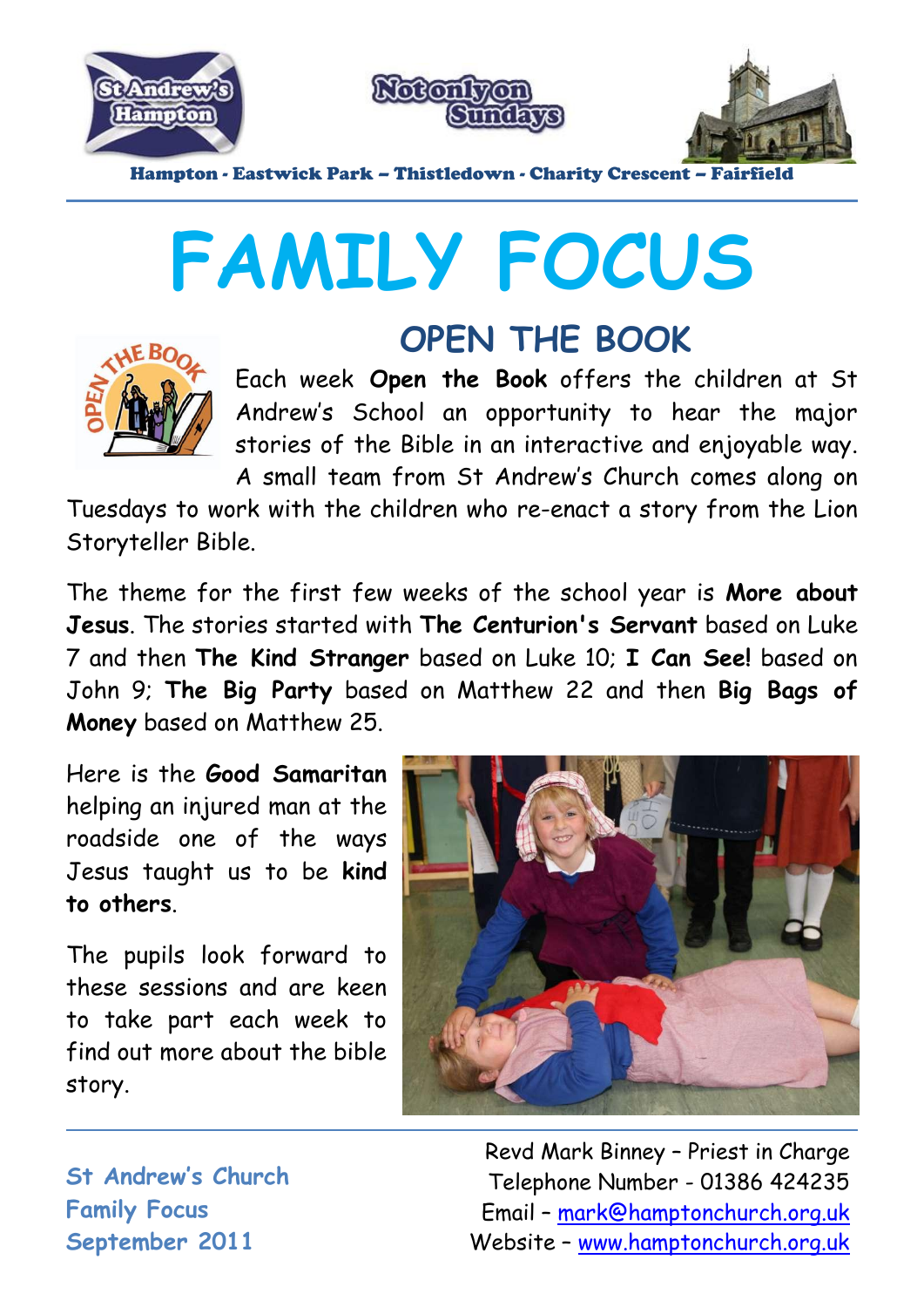#### **St Andrew's Tots**

This group is off to a good start. A small group of pre-school children and their carers meet for an hour and a half in the Scout and Guide Community Hall in Hampton each Friday in term time.



They have a cup of tea or coffee, socialise and learn about our Christian faith in an informal way.

They will be meet at 1.15pm on 7th and 21st October and at 9am on 14th. If you look after a toddler why not come along and join in?

For more information please contact Rhoda on 07932 652 646 or drop into one of the sessions.

## **St Andrew's School Prayers**

Each day the pupils at St Andrew's School write a prayer which they read out at lunchtime – these deal with the issues and concerns they have. Here are a small selection of them.

We thank you God for food<br>We thank you for the birds that<br>Please Look after our sing Please Look after our soldiers in Amen.

Dear God Dear God<br>Thank you for our<br>nice woodland and nice woodland are.<br>Our trees.<br>Thank you for all our<br>Lovely food. Amen

God is good god is great \* Hehelps us through every everything. god, let us thank you for the things you're done helping me and evergonl. Amer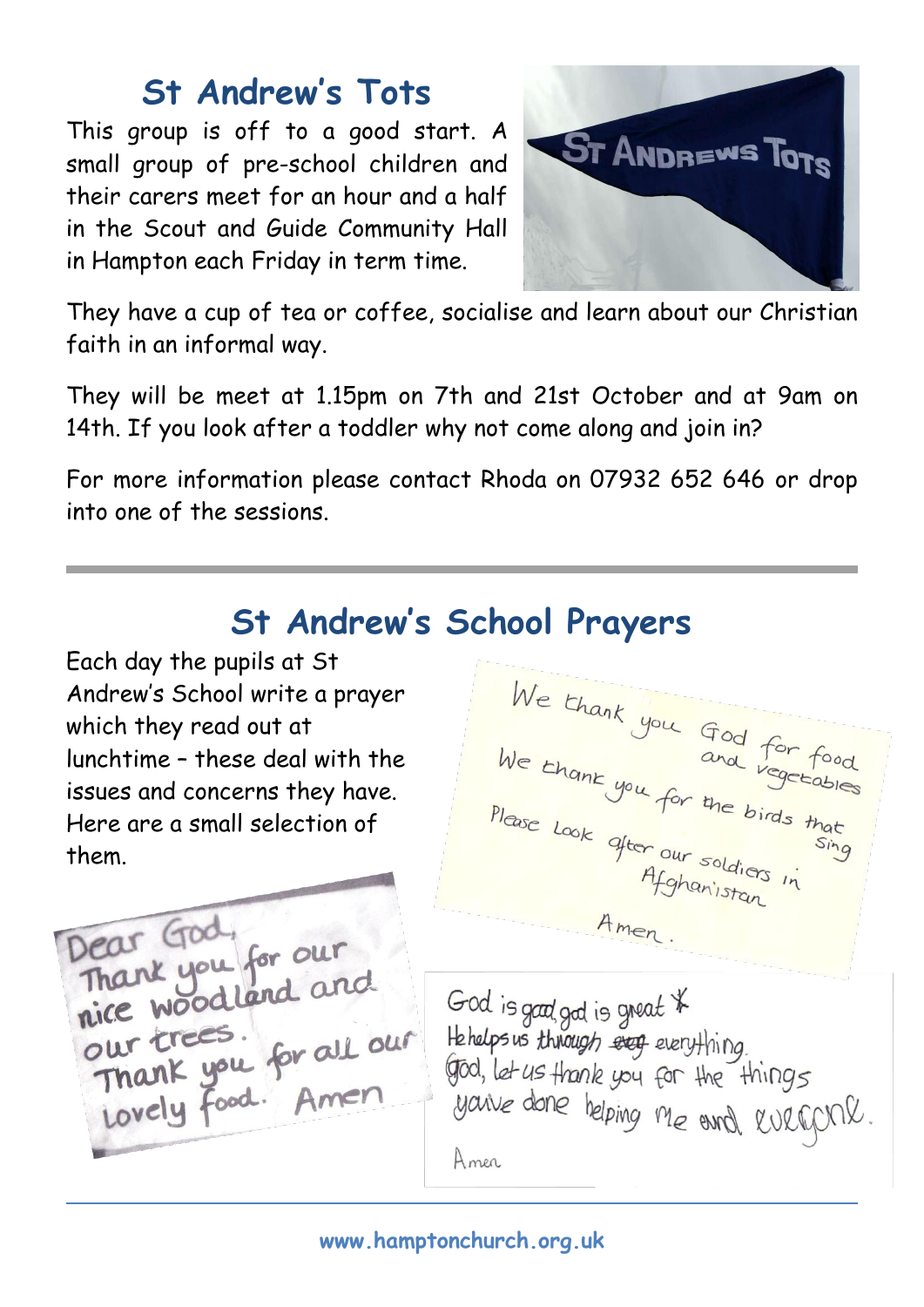#### **Youth Group**

The Youth Group meets each Thursday evening in term time in the Parish Room at the Vicarage from 7pm until 8.30pm. Young people aged 10+ enjoy fun activities, games and a drink and snack!

The group is planning the service on Sunday 6th November at St Andrew's Church at 11am. Why not come along to this service which will be suitable for all the family?

Contact Charlie on 01386 424 235 to find out more.

## **Back to Church Sunday 25th September - 11am**

Sunday 25th September is **Back to Church Sunday**.

At St Andrew's church we will be welcoming those who don't usually come to church – whole families might come together – or you can come along with your friends.

We are planning a special **'welcome back'** service. You will receive a warm welcome and can join us for a cuppa after the service.



## **Open the Book - 'The Kind Stranger'**

Some of the group of pupils who re-enacted the story from Luke's Gospel.